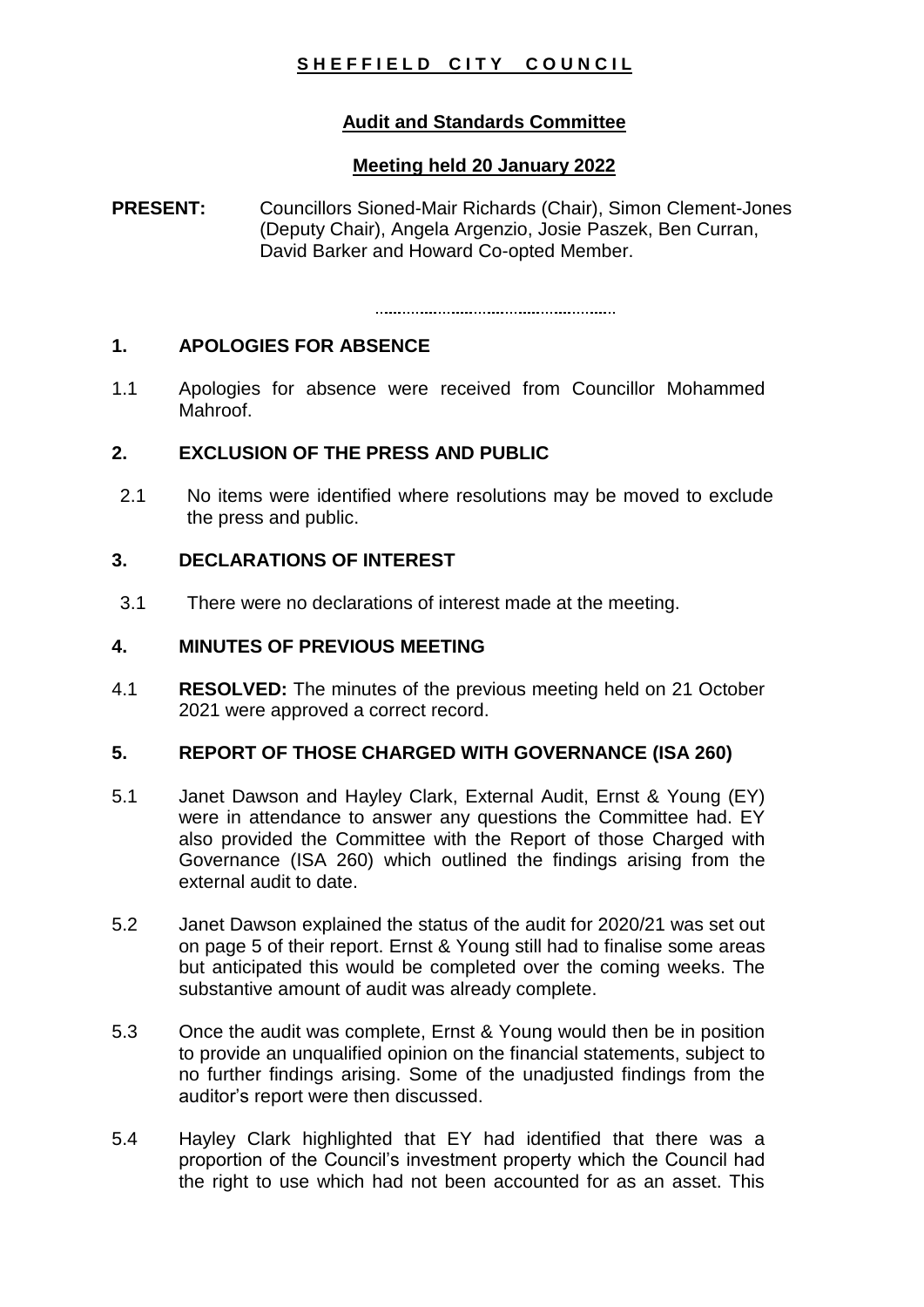was estimated to be between £1.8m and £3m.

- 5.5 It was mentioned that page 15 of their report, showed that the pension fund auditor had alerted EY to an unadjusted error of £9.7 million in relation to the return on investment assets within the financial statements of the South Yorkshire Pension Authority. The Council's share of this, which would lead to a reduction in the Council's pension liability, is £2.6 million.
- 5.6 Members of the Committee asked questions and the following responses were provided: -
- 5.7 Hayley Clark explained the £2.5m reported on page 16, had been identified in the previous year's Audit Results Report. The decision taken last year was to not adjust at that time, and was considered as a miscalculation in PFI model. It was added that this had now been corrected in this year's Audit Results Report.
- 5.8 **RESOLVED:** That the Committee **(1)** noted the report and its findings; and **(2)** granted delegated authority for the Chair to sign the Letter of Management Representations and the Statement of Accounts when final audit procedures are concluded.

#### **6. STATEMENT OF ACCOUNTS 2020/21**

- 6.1 The Committee received a report of the Executive Director Resources. The purpose of the report was to communicate any relevant matters arising from the external audit of the 2020/21 Statement of Accounts to Members.
- 6.2 The Head of Strategic Finance, Dave Phillips, requested that approval be delegated to the Chair of the Audit and Standards Committee, in consultation with the Section 151 Officer, to conclude the audit by signing the Letter of Management Representations and the Statement of Accounts for 2020/21 on the conclusion of the audit by Ernst & Young.
- 6.3 The Head of Strategic Finance informed that Committee there had been three main areas of movement which had impacted the Council's Statement of Accounts. These were: -
	- Covid Grants
	- Council Housing
	- Property Services valuations
- 6.4 The Head of Strategic Finance agreed to investigate why Sheffield had an outstanding long-term debt of over £1m pounds to Doncaster Council.
- 6.5 The Head of Strategic Finance explained the increase in creditors figure from £181,236k to £301,458k was again Covid related and due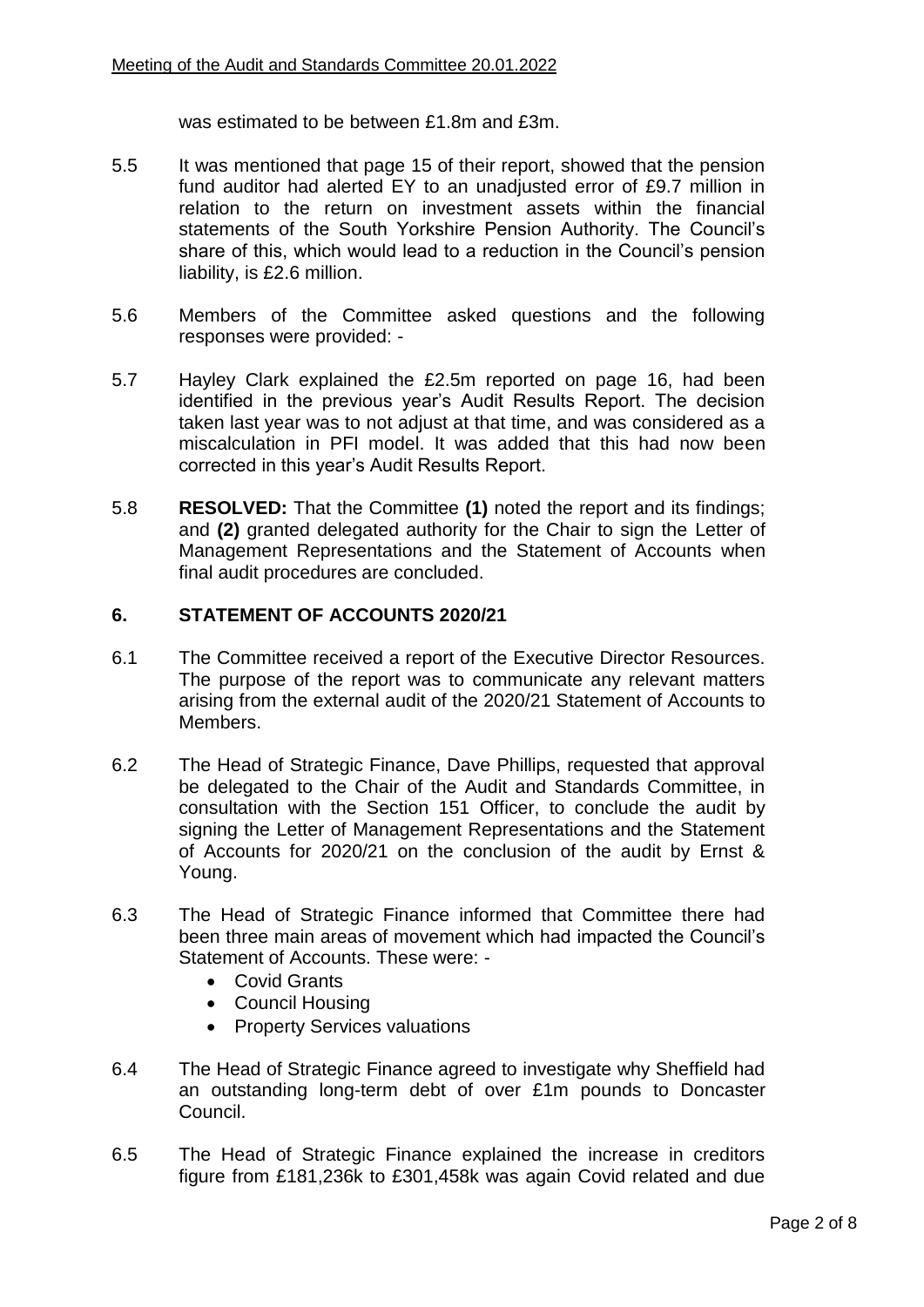to grants and business rates. The Executive Director Resources, Eugene Walker added that due to the significant number of business rates been cancelled or relieved, the Government compensated the Council to cover these which caused the figure to increase.

- 6.6 Clair Sharratt, Senior Finance Manager, stated that page 152 of the report gave a more detailed breakdown on the expenditure for Housing Revenue Accounts and that the difference between the years was due to variations in the property valuations of the Housing stock.
- 6.7 The Head of Strategic Finance advised that the Council did not have a specific climate change reserve although other reserves could be used if crucial.
- 6.8 **RESOLVED**: That **(1)** the Audit and Standards Committee noted the 2020/21 Sheffield City Council Audit Results Report; and **(2)** the Audit and Standards Committee approved the Statement of Accounts for 2020/21 and requested that approval was delegated to the Chair of the Audit and Standards Committee to conclude the audit by signing the Letter of Management Representations and the Statement of Accounts for 2020/21 on conclusion of the audit by Ernst & Young LLP (EY).

#### **7. INFORMATION GOVERNANCE ANNUAL REPORT**

- 7.1 The Committee received a report of the Director of Business Change and Information Solutions which aimed to provide assurance around the policies, processes and practices employed to ensure the Council met those requirements.
- 7.2 The Senior Information Management Officer, Sarah Green, stated that the Council had worked hard to ensure that requirements are met through various frameworks and the UK GDPR action plan.
- 7.3 The Council had handled 326 Subject Access Requests (SAR) in 2020/21, in which 170 were answered in time. This meant the overall SAR performance figure had dropped from 85% to 52%. This was due to the suspension of request handling in response to the COVID-19 pandemic.
- 7.4 Additional Resource had been put in place to focus on SAR's and improve performance.
- 7.5 The Council had received 1543 Freedom of Information Requests (FOI) in 2020/21, in which 64% were answered in time. The response rate the previous year was 93%. The Information Governance Board's target response rate was 95%. It was added that failure to comply with the target response rate, could mean the Council has to pay a fine or carry out an inspection although this was unlikely as the response rate was increasing.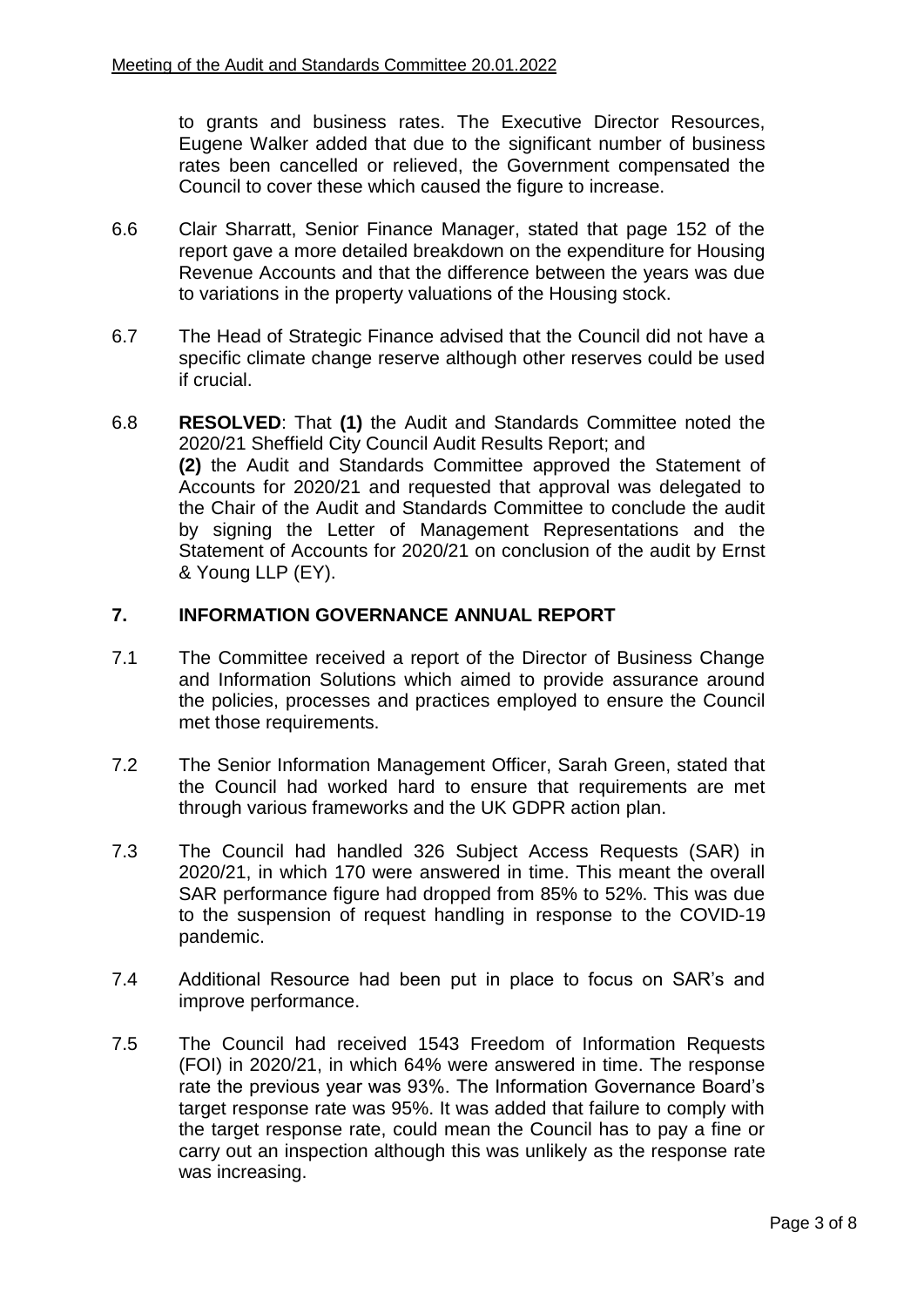- 7.6 The Council had introduced sensitivity labels, which had to be identified before sending an email or working on a document. Sensitivity labels classify the Council's data to show how sensitive it is. This helps reduce risks and protect data.
- 7.7 In 2020/21 there was 262 incidents logged through the Council's information security incident process. 109 of these were personal data breaches, most were human error with emails or post. 8 of the breaches were considered to meet the risk threshold and were reported to the Information Commissioners Office (ICO).
- 7.8 The Council had several Information Governance training modules available for staff. The main one was the Information Governance training which is rolled out each year to staff and was mandatory. A new mandatory data protection module was added to the Sheffield Development Hub in January 2021, in which 88% of council employees has carried out as of December 2021.
- 7.9 Members of the Committee asked questions and the following responses were provided: -
- 7.10 Sarah Green confirmed that staff were redeployed through the pandemic to support other areas in the Council which impacted on response times for SAR's. It was mentioned that all those members of staff are now back in post.
- 7.11 Sarah Green informed the Committee that staff had carried out additional training on security when working from home therefore she was confident that staff understood the differences when in a different work environment.
- 7.12 New training for Officers and Members was currently ongoing, this would aim to improve response rates as it would inform people on what to look out for and how to respond appropriately in the required timeframe.
- 7.13 Sarah Green stated that some of the recommendations from the ICO following the 8 breaches reported were generic. Other recommendations were specific and related to that breach. Examples were given of generic recommendations, these were:
	- Deliver more training
	- Use stronger passwords
	- Not to leave information open for others to view
- 7.14 A Member of the Committee suggested the level of impact was recorded in future reports as 1 incident could have impacted several people therefore to severity would be more than what is currently shown.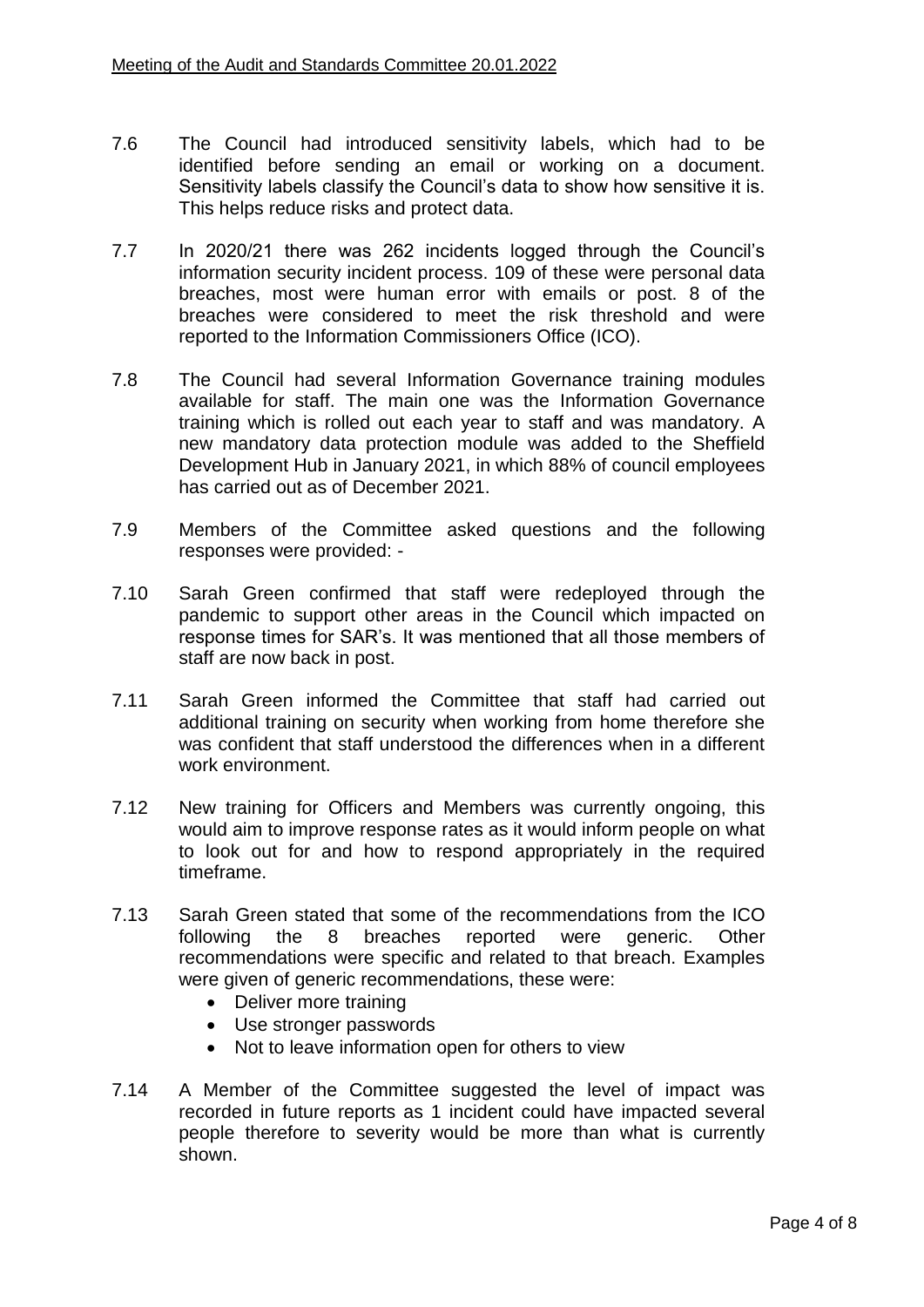- 7.15 The Chair thanked Sarah Green and Leon Kaplan for attending the meeting.
- 7.16 **RESOLVED:** That the Committee noted the annual information governance update.

#### **8. WHISTLEBLOWING POLICY REVIEW**

- 8.1 The Committee received a report of the Director of Legal and Governance. The report provided the committee with information on activity under the Whistleblowing Policy from 2018 to present date. It provided details of the plans to publicise the Whistleblowing Policy. It also informed the Committee on the planned recruitment, support, training and development to equip a refocused group of Contact Advisors.
- 8.2 The Head of HR, Claire Corneille, informed the Committee the Whistleblowing Policy had been reviewed and considered as still fit for purpose although there had been several amendments.
- 8.3 Since 2018, there had been 5 reports of Whistleblowing within the Council. This was relatively low for the size and complexity of Sheffield City Council.
- 8.4 It was mentioned that other methods of reporting incidents had taken place, therefore a primary objective was to promote the Whistleblowing and encourage staff to use the Whistleblowing Policy when appropriate.
- 8.5 Claire Corneille explained that there is an intention to increase the resource in place to support staff through the process. 7 contact advisors had been recruited along historically, with just 5 remaining. There are 7 Whistleblowing contacts also detailed in the Policy.
- 8.6 Members of the Committee asked questions and the following responses were provided: -
- 8.7 Claire Corneille advised that newly created networks and representative groups could be asked if they would be prepared to acknowledge receipts of Whistleblowing claims.
- 8.8 Claire Corneille stated that each case is individual therefore there was no timeframe for dealing with these.
- 8.9 Claire Corneille was unable to explain why all the cases since 2018 were reported from employees in the people's portfolio. The Committee were informed that going forward, there will be advisors available in each portfolio in the hope that people are more comfortable to whistle blow with people they may know or work closely with.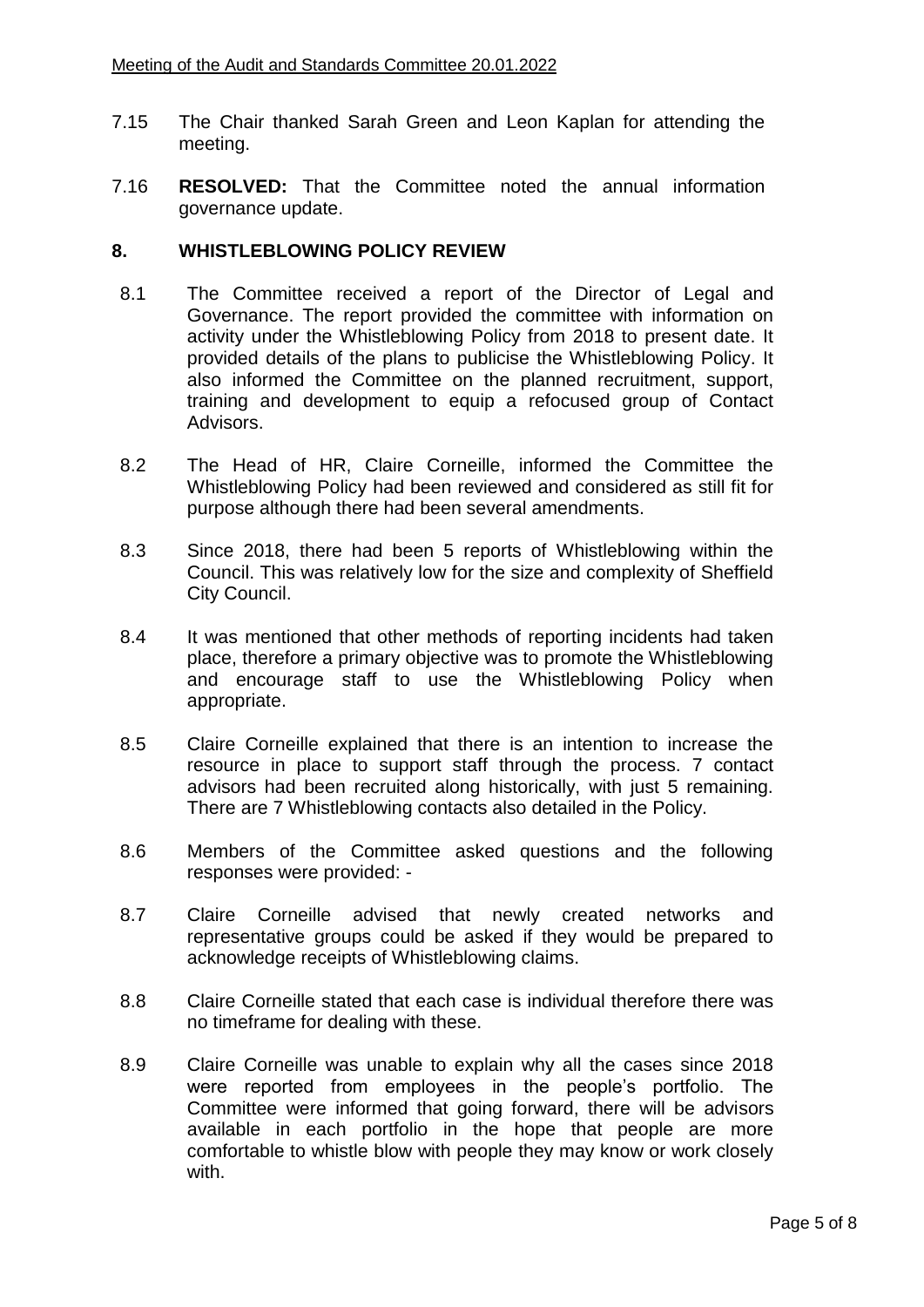- 8.10 It was stated that trade unions are supportive of the Whistleblowing Policy. They are available to support individuals considering Whistleblowing and to provide ongoing support through the process.
- 8.11 There was no required qualification to be a Whistleblowing contact advisor and colleagues of all grades and backgrounds will be encouraged to be involved through the planned campaign to recruit more.
- 8.12 **RESOLVED:** That the Committee **(1)** noted the information on the activity under the Whistleblowing Policy since April 2018; **(2)** noted and encouraged the plans for publicising the Whistleblowing Policy and associated ways in which staff can raise concerns; and **(3)** noted and encouraged the plans for Contact Advisors.

#### **9. PROGRESS ON HIGH OPINION AUDIT REPORTS**

- 9.1 The Committee received a report of the Senior Finance Manager of Internal Audit. The report provided an update on position on implementation of recommendations contained in audit reports issued with a high opinion or a limited/no assurance opinion and high organisational impact assessment.
- 9.2 The Senior Finance Manager, Internal Audit, Linda Hunter, mentioned that the Audit & Standards Committee received this report every 6 months for an update.
- 9.3 The Committee were informed that the 5 reports highlighted had now been implemented therefore the Committee were asked to agree the removal of these from the tracker.
- 9.4 The report highlighted 34 recommendations that Internal Audit was tracking, in which 23 of them were implemented and 11 still ongoing.
- 9.5 There was 1 critical recommendation ongoing which related to the Housing Management System. This recommendation was to upgrade the system which had now been carried out, although there was limited functionality improvements therefore a new system is needed to be built and tested. So Internal Audit are still tracking this recommendation. It was added that The Performance Delivery Board had a future agenda item (8/3/22) to undertake a deep dive exercise on this area and it would include staff resources, change management, investment and lessons learnt.
- 9.6 A Member of the Committee asked a question and the following response were provided: -
- 9.7 Sarah Green confirmed the delay in implementing the information security incidents recommendation, was Covid related.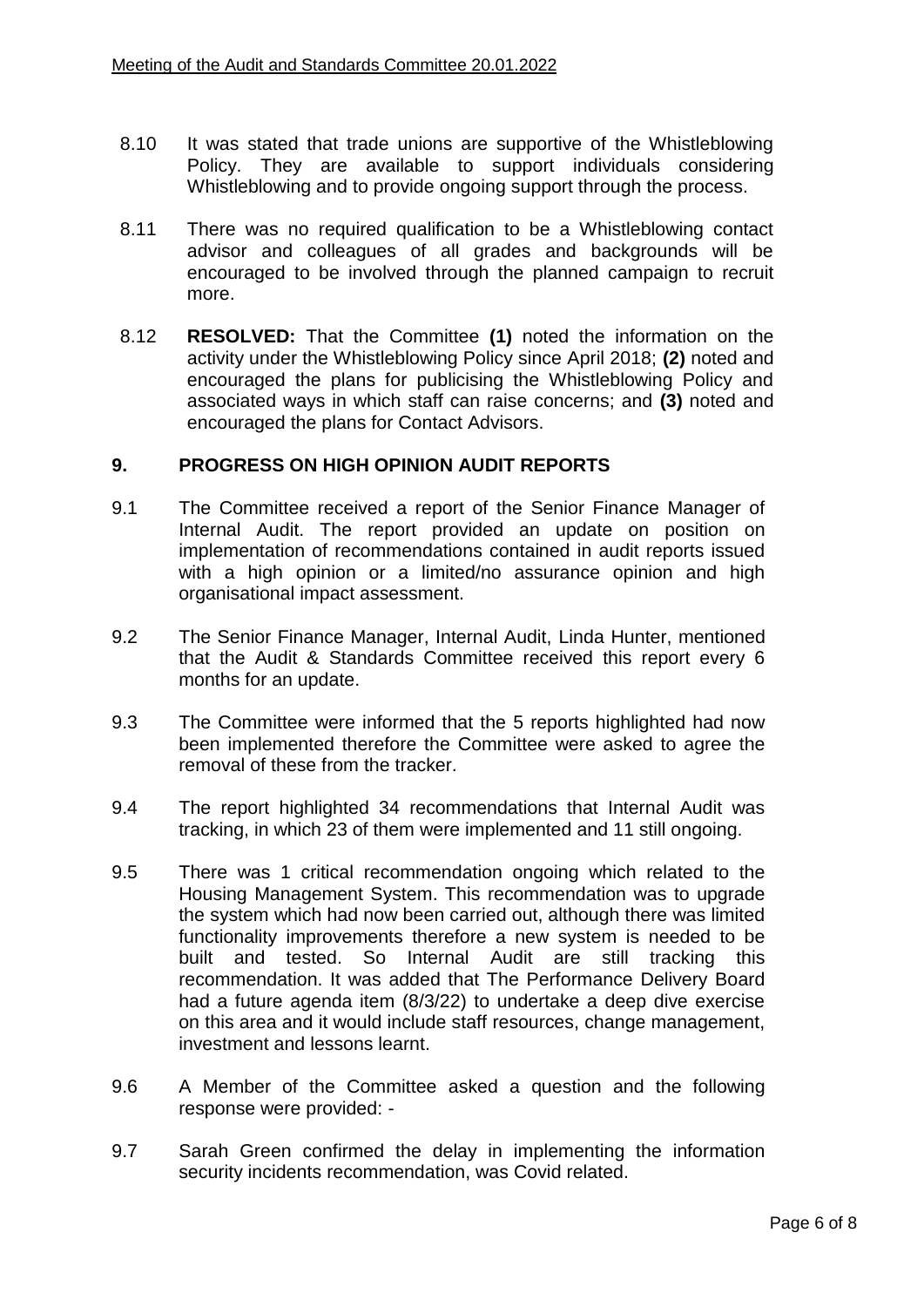- 9.8 **RESOLVED:** That the committee **(1)** noted the contents of the report; and **(2)** agreed to the removal of the following reports from the tracker:
	- Enforcement Agent Review
	- Appointeeship Service
	- Council Processes for Management Investigations
	- Controls in Town Hall Machine room
	- Data Security and Protection (DSP) Toolkit

# **10. PSIAS - EXTERNAL QUALITY ASSESSMENT PEER REVIEW**

- 10.1 The Committee received a report by Birmingham City Council which provided feedback on the recent independent review and external quality assessment peer review.
- 10.2 The Senior Finance Manager, Internal Audit, Linda Hunter informed that Committee that Sheffield City Council received the rating 'conformed', which was the highest possible rating.
- 10.3 Birmingham City Council interviewed key officers in the Council, reviewed responses from surveys and questionnaires and looked at the self-assessment checklist and evidence to support the assessment.
- 10.4 There were 115 questions contained within the self-assessment checklist, 89 were assessed as conforms, 14 as partial conforms and 12 as not applicable.
- 10.5 From the review, Birmingham City Council made 8 recommendations which the Council agreed. The date for the last recommendation to be implemented was September 2022.
- 10.6 A Member of the Committee had a question and the following response were provided: -
- 10.7 The Senior Finance Manager confirmed 2 of the 3 recommendations due to be implemented by December 2021, had been completed. The third recommendation had been partly actioned (Declaration of Endorsement produced), although it was awaiting sign off by the Chief Executive.
- 10.8 **RESOLVED:** That the Committee noted the contents of the report and the highest possible rating of 'conforms'.

#### **11. WORK PROGRAMME**

11.1 The Committee considered a report of the Director of Legal and Governance that outlined the work programme for the remainder of the municipal year. Members were asked to identify any further items for